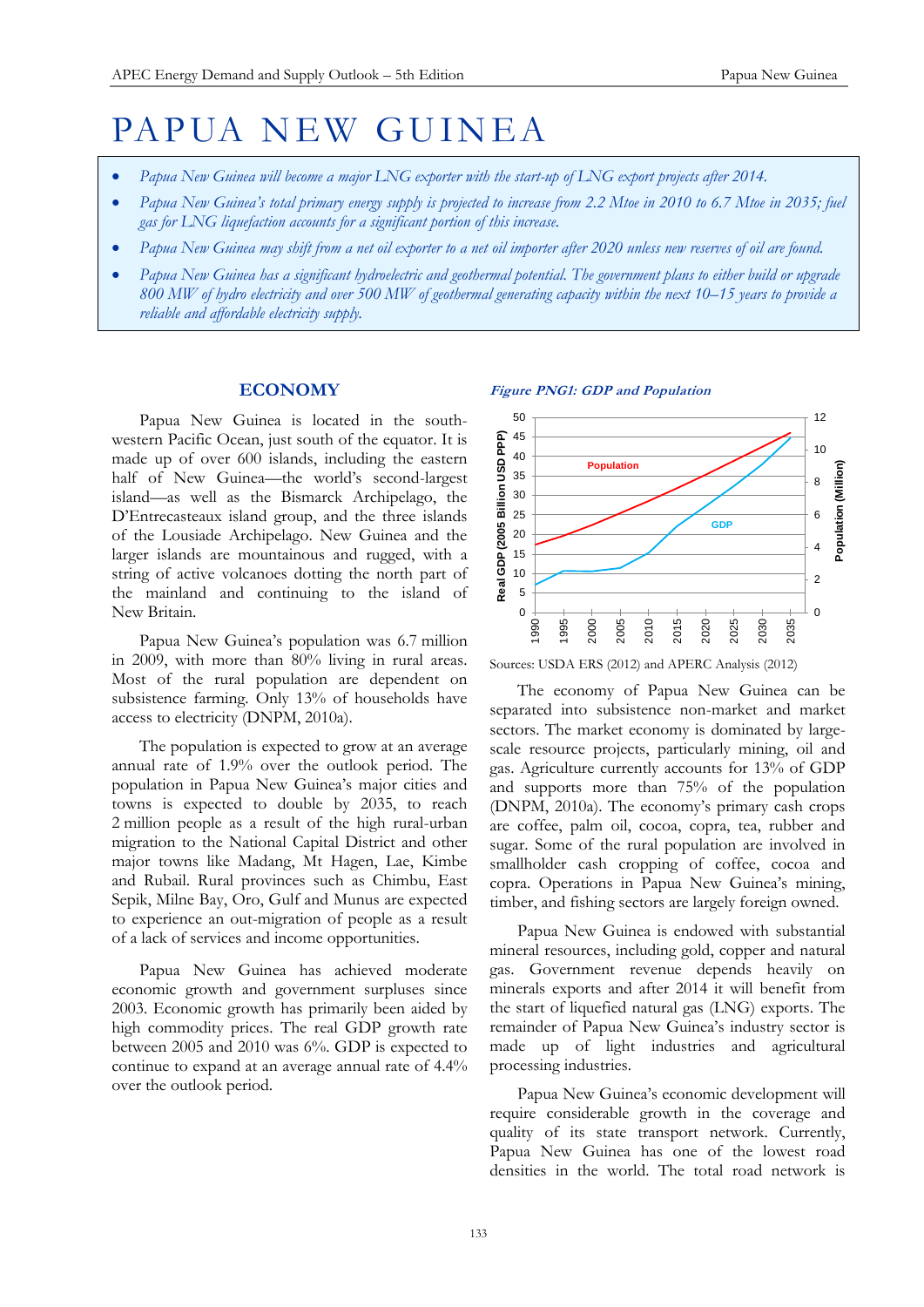30 000 kilometres (km), of which 8460 km are state roads. Only 28% of the 8460 km of state roads were in a good condition in 2010. A comprehensive program of rehabilitating existing roads and constructing new roads would expand the state road network to 25 000 km by 2035 (DNPM, 2010a, p. 66). Congestion on roads in the urban areas will be a growing issue as the number of passenger vehicles is expected to increase rapidly with rising income levels.

About 60% of Papua New Guinea's population depends on water transportation including for the delivery of goods and services. The water transport system's services and infrastructure will also require upgrading. Port Moresby, Lae and Kimbe are the economy's busiest seaports, accounting for more than 80% of its cargo. Between 2010 and 2035 it is projected the cargo throughput at all Papua New Guinea's ports will increase five-fold under rapid development (DNPM, 2010a).

The aviation industry will continue to play a vital role. For many remote parts of Papua New Guinea, air transport is their only possible link with the main centres. However, the economy's regional airports do not meet international standards and need to be developed to handle larger planes and increased passenger numbers.

# **ENERGY RESOURCES AND INFRASTRUCTURE**

The Papuan Basin in the south-eastern part of Papua New Guinea is the most explored and developed oil and gas region in the economy particularly the Papuan Fold Belt and Papuan Foreland areas. There has also been exploration in the North New Guinea basin, and the Cape Vogel, New Ireland and Bougainville basins.

Papua New Guinea's proven hydrocarbon reserves consist primarily of natural gas (440 billion cubic metres (bcm)), followed by oil (0.660 billion barrels) and gas condensates (0.262 billion barrels). The inclusion of inferred, mean-risk reserves would increase oil reserves by an additional 1 billion barrels, and natural gas by more than 283 bcm (PNG CMP, 2012).

Oil development started in 1991 with crude oil production at the Kutubu fields. Production at the Kutubu fields peaked in 1993, but has been declining. The fields are projected to be depleted by 2026 (DNPM, 2010a).

In 2005, Papua New Guinea's first oil refinery started production, sourcing crude oil from both local oil fields and imports. In 2008, 5.8 million barrels of crude oil were processed (DNPM, 2010a). The capacity of the existing refinery, with expansion, could reach 9 million barrels by 2035.

Papua New Guinea's ExxonMobil-led LNG export project is expected to start up in 2014, with a capacity of 6.6 million tonnes per year. Consideration is being given to adding a third train (ExxonMobil, 2010). InterOil has obtained government approval for its plans to develop another LNG project at Elk-Antelope with construction starting after 2014. Its project would be similar in size to the ExxonMobilled LNG export project (Platts, 2012). The project's final investment decision should be reached in 2013. These projects can greatly stimulate Papua New Guinea's economy. In general, Papua New Guinea is considered to be underexplored for gas.

Papua New Guinea has a significant hydroelectric potential. Its land area includes nine large hydrological drainage divisions (basins). The largest river basins are the Sepik (catchment area of 78 000 square kilometres (sq km)), the Fly (61 000 sq km), the Purari (33 670 sq km), and the Markham (12 000 sq km). There are other catchments of less than 5000 sq km, in areas that are very steep. On the mainland, the mean annual rainfall ranges from less than 2000 mm to 8000 mm in some mountainous areas, while the island groups receive a mean annual rainfall of 3000–7000 mm. The gross theoretical hydropower potential for Papua New Guinea is 175 terawatt-hours (TWh) per year (Encyclopedia of Earth, 2008). By 2035, 800 MW of hydro electricity generating capacity is planned to be either built or upgraded (DNPM, 2010a).

The Geothermal Energy Association estimates Papua New Guinea's geothermal potential at 21.92 TWh. The association also categorizes Papua New Guinea as an economy that could, in theory, meet all its power needs from geothermal sources alone, well into the future (GEA, 2010).

The government in partnership with the private sector will pursue the development of renewable sources, including geothermal. By 2035, about 500 MW of new geothermal electricity generating capacity could be put into operation in the economy (DNPM, 2010a).

Papua New Guinea has three large regional electricity power grids. The Port Moresby system serves the National Capital District and surrounding areas in the Central Province. The main source of generation is the Rouna system consisting of four hydro stations on the Laloki River, controlled water storage in the Sirinumu Reservoir, and a small generator at the toe of the Sirinumu dam. The total generation capacity from the Rouna power stations is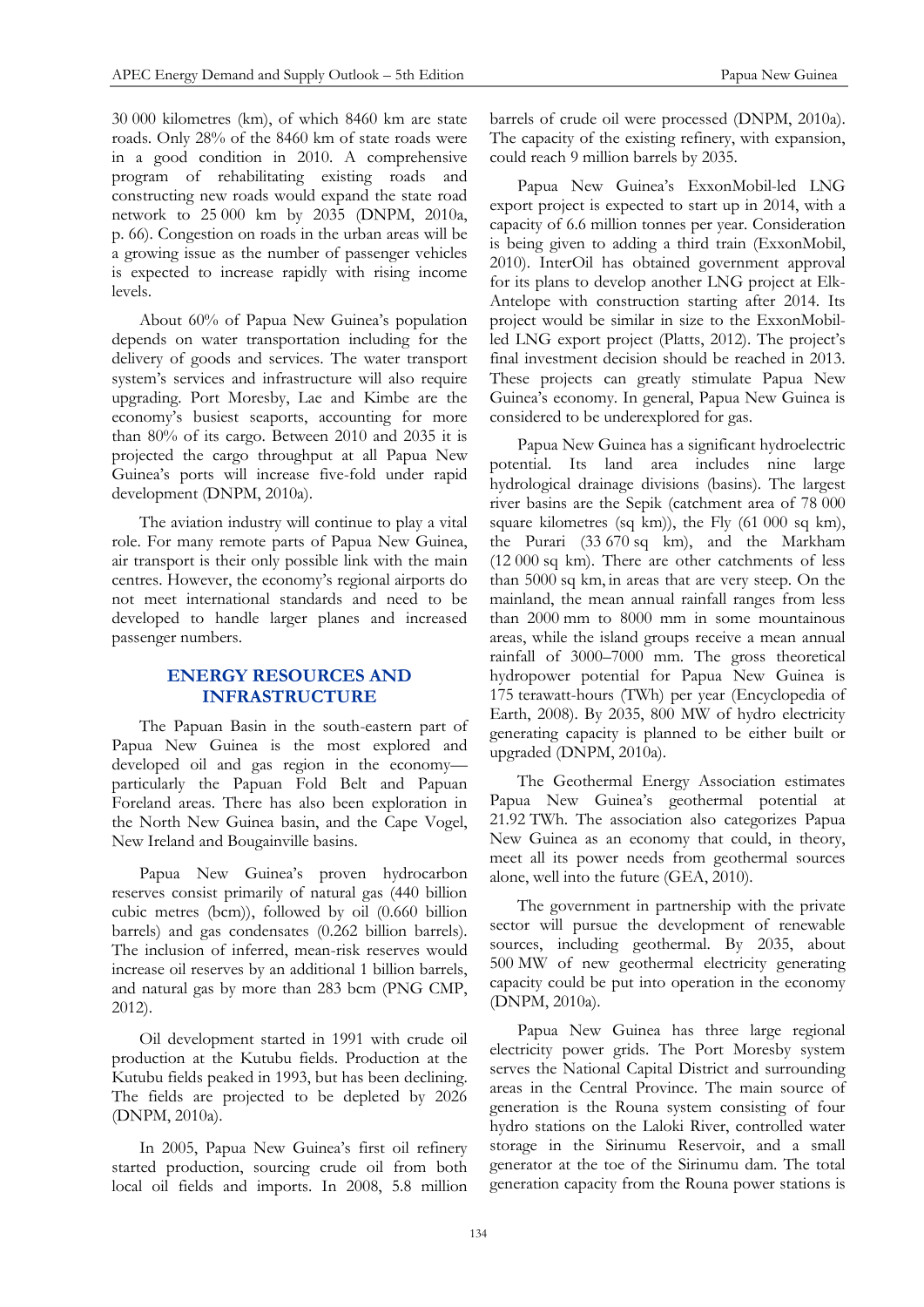62.2 MW. A thermal power station at Moitaka, outside Port Moresby, has a generation capacity of 30 MW based on diesel and gas turbines. A privatelyowned diesel power station at Kanudi has a capacity of 24 MW (JOGMEC, 2011).

The Ramu system serves the load centres of Lae, Madang and Gusap in the Momase Region and the Highlands centres of Wabag, Mendi, Mt Hagen, Kundiawa, Goroka, Kainantu and Yonki. The main source of generation is the Ramu Hydro Power Station with an installed capacity of 75 MW, comprising five units of 15 MW each. Additional hydro energy is supplied by Pauanda, a 12 MW runof-river station in the Western Highlands Province. Power is also purchased when required from the privately owned Baiune Hydro Power Station at Bulolo in the Morobe Province, and varies between 1 MW to 2 MW depending on availability. There are diesel plants at Madang, Lae, Mendi and Wabag. These plants serve as stand-by units.

The Gazelle Peninsula system serves the townships of Rabaul, Kokopo and Keravat and the system is powered by the 10 MW Warangoi hydro plant, the 8.4 MW Ulagunan diesel plant, and the 0.5 MW Kerevat diesel plant (PPL, 2012).

In addition to these three grids there are also oilbased power stations serving various isolated communities.

#### **ENERGY POLICIES**

The Papua New Guinea Government has jurisdiction over energy matters. The Papua New Guinea National Energy Policy and the Rural Electrification Policy are under review by the Government Task Force on Policy. The exploration and development of petroleum resources are authorised and administered by the Department of Petroleum and Energy.

The Papua New Guinea Government has initiated the Papua New Guinea Vision 2050 (NSPT, 2010) which has seven 'pillars'; natural resources, climate change and environmental sustainability are among the areas of focus. In the Vision 2050, the Papua New Guinea Government notes the economy can make a significant contribution to reducing global greenhouse gas (GHG) emissions with good forest management and through the development of its hydroelectric and geothermal potential.

In its Copenhagen Accord response of 2 February 2010, Papua New Guinea stated it was seeking to "decrease GHG emissions at least 50% before 2030 while becoming carbon neutral before

2050", subject to certain conditions (UNFCCC, 2010).

In March 2010, the Papua New Guinea Government announced the Development Strategic Plan 2010–2030 (DNPM, 2010a), which has five pillars—one of which is 'natural resources and environment'.

In October 2010, the Papua New Guinea Government announced its Medium Term Development Plan (MTDP) 2011–2015 (DNPM, 2010b). The MTDP 2011–2015 will focus on increasing access to electricity for all households in the economy. A comprehensive analysis of the cost effectiveness of various alternative sources of power will be required.

Petromin PNG Holdings Limited (Petromin), a state-controlled company, holds the economy's oil and gas assets and seeks to maximise indigenious ownership and revenue in the petroleum and gas sectors. It will do this through proactive investment strategies either alone or in partnership with resource developers (PNG CMP, 2012).

The state-owned PNG Power Ltd (PPL) is a fully integrated power authority responsible for the generation, transmission, distribution and retailing of electricity throughout Papua New Guinea and for servicing individual electricity consumers.

PPL services customers in almost all urban centres throughout the economy, encompassing the industrial, commercial, government and domestic sectors. The company also has a regulatory role in approving licences for electrical contractors, providing certification for electrical equipment and appliances to be sold in Papua New Guinea, and providing safety advisory services and checks for major installations.

PPL is regulated under a price control mechanism known as the maximum average price (MAP). Under MAP, for each of the tariffs PNG Power Ltd charges to the different classes of its consumers (Industrial, General Supply, Domestic Customers and Public Lighting) the average price of those tariffs must not exceed the MAP determined by the Papua New Guinea Government (PPL, 2012).

The Papua New Guinea Government has been successful in attracting major international oil and gas companies to the economy with its very open oil and gas industry structure.

A key strategic objective for the Papua New Guinea Government's energy policy is to provide access to electricity to at least 70% of households by 2030 (DNPM, 2010a).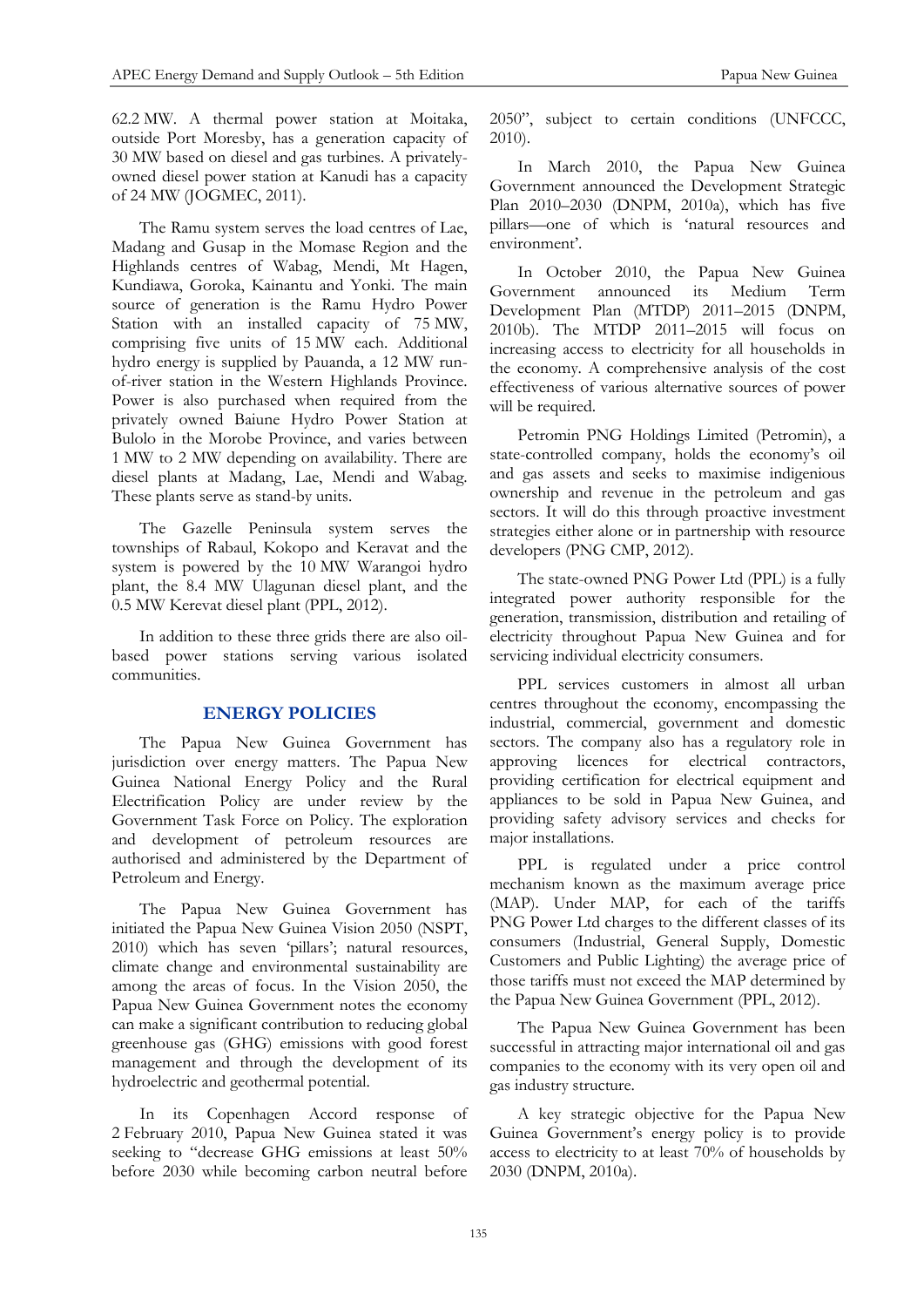# **BUSINESS-AS-USUAL OUTLOOK**

## **FINAL ENERGY DEMAND**

Business-as-usual (BAU) final energy demand is expected to grow at 3.8% per year over the outlook period. The industry sector will account for 59% of final demand in 2035, driven by the development of LNG projects.

#### **Figure PNG1: BAU Final Energy Demand**



Source: APERC Analysis (2012) Historical Data: APEC (2011)

Final energy intensity is expected to decline by about 28% between 2005 and 2035, with the industry, transport and services sectors projected to see a substantial improvement in their energy intensity.

#### **Figure PNG3: BAU Final Energy Intensity**



Source: APERC Analysis (2012)

## Industry

This outlook assumes Papua New Guinea's industry sector will retain its current structure, which consists mainly of mining, light manufacturing and agricultural processing. However, the scale of production of these industries is expected to grow.

Final industry energy demand is projected to increase at an average annual rate of 4.4%, from 0.6 Mtoe in 2010 to 1.9 Mtoe in 2035.

## Transport

Final energy demand in the transport sector is expected to increase at an average annual rate of 2.3% over the outlook period. This demand will be met almost entirely by oil-derived fuels.

#### **Other**

The final energy demand in the 'other' sector, which includes residential, commercial and agricultural users, is projected to increase at an average annual rate of 4.8% over the outlook period. In the 'other' sector, commercial energy demand will be primarily for electricity, kerosene and LPG (liquefied petroleum gas). There are currently no plans for the construction of a gas distribution network for residential and commercial customers.

The projection for the 'other' sector includes only the final demand for commercial energy, due to inadequate information about non-commercial energy use in Papua New Guinea. The economy's consumption of non-commercial biomass is projected to remain significant over the outlook period.

#### **PRIMARY ENERGY SUPPLY**

Papua New Guinea's primary energy supply in the 2010–2035 period is projected to grow at an annual rate of 4.5%. Oil, which was the predominant form of energy before 2010, will be increasingly supplemented with natural gas and new renewable energy (NRE) (mainly geothermal). Papua New Guinea has historically been a modest oil exporter, but could become an oil importer after 2020.

# **Figure PNG4: BAU Primary Energy Supply**



Source: APERC Analysis (2012) Historical Data: APEC (2011)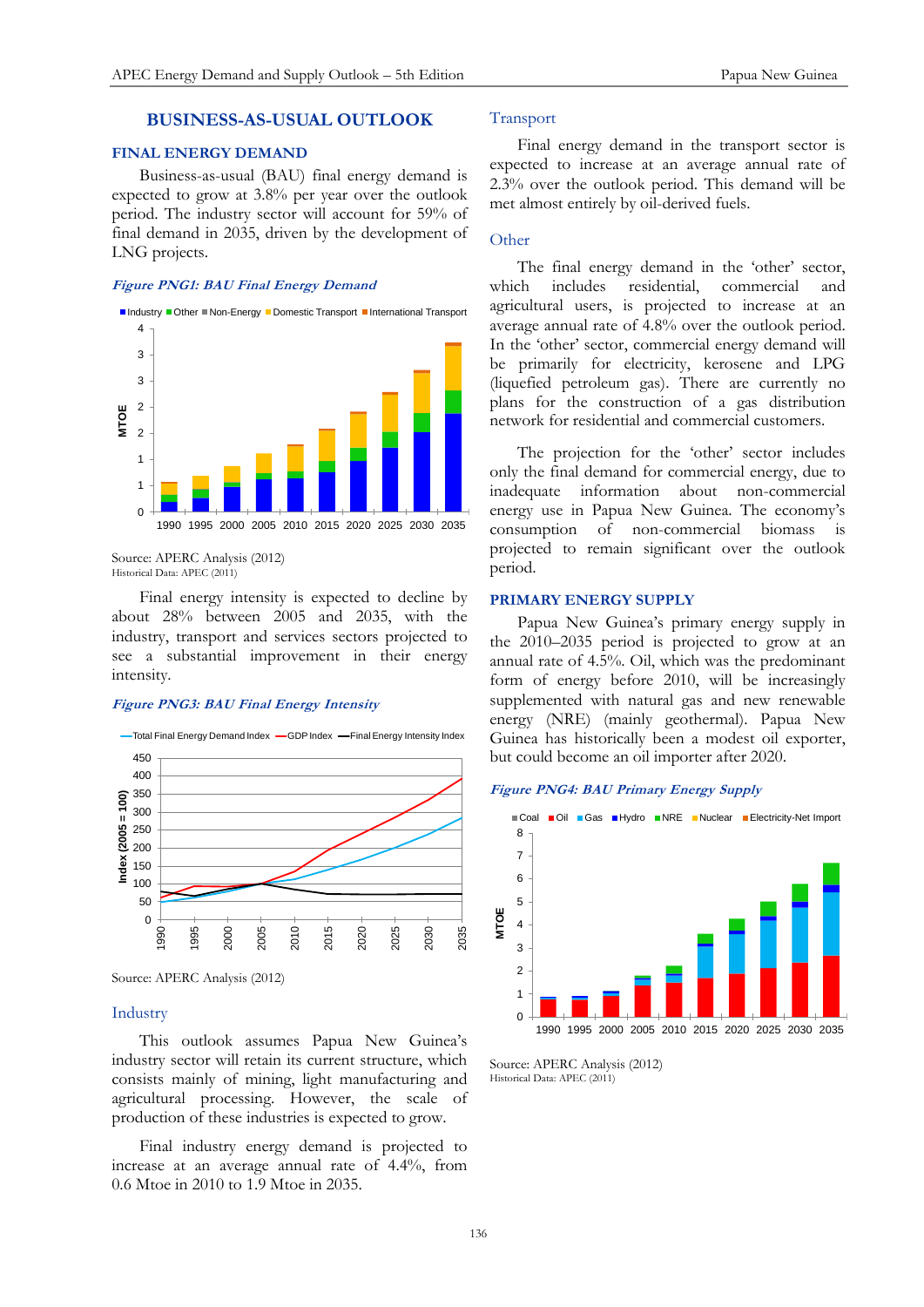#### **Figure PNG5: BAU Energy Production and Net Imports**



Source: APERC Analysis (2012) Historical Data: APEC (2011)

Although not part of final energy demand, about 25% of Papua New Guinea's primary energy supply in 2035 will be used to produce and liquefy natural gas for export. And, although not part of either primary energy supply or final energy demand, about 86% of Papua New Guinea's natural gas production will be exported.

#### **ELECTRICITY**

Electricity generation is projected to grow by 4.9% annually over the outlook period and to reach 12.2 TWh in 2035.

#### **Figure PNG6: BAU Electricity Generation Mix**



Source: APERC Analysis (2012) Historical data is not available for Papua New Guinea.

Natural gas electricity generation is expected to increase over 700% between 2010 and 2035 as a result of a natural gas supply becoming available in the Port Moresby area.

Diesel and heavy oil generated electricity have been the main contributors to the high cost structure in the economy's electricity sector. After 2015, diesel and heavy oil generators will be phased out and retained mainly for back-up purposes.

Papua New Guinea has no plans to use coal for power generation.

#### **CO<sup>2</sup> EMISSIONS**

Papua New Guinea's CO<sub>2</sub> emissions from the combustion of fuels are projected to reach 14.8 million tonnes in 2035, which is almost a 2.8 times increase from the 2010 level of 5.5 million tonnes.

In 2035, electricity generation and other transformation (primarily own-use in LNG liquefaction plants) are projected to contribute the largest shares of  $CO<sub>2</sub>$  emissions (4.0 million and 4.2 million tonnes, respectively), followed by industry (3.6 million tonnes) and transport (2.5 million tonnes).

## **Figure PNG7: BAU CO2 Emissions by Sector**



Source: APERC Analysis (2012)

From the decomposition analysis shown in Table PNG1, it can be seen that economic growth at an annual rate of 4.4% through the outlook period drives the growth in Papua New Guinea's CO<sub>2</sub> emissions. This will be offset by modest reductions in energy intensity and carbon intensity (in particular, the shift away from oil).

## **Table PNG1: Analysis of Reasons for Change in BAU CO2 Emissions from Fuel Combustion**

|                                               | (Average Annual Percent Change) |          |          |          |          |
|-----------------------------------------------|---------------------------------|----------|----------|----------|----------|
|                                               | 1990-                           | $2005 -$ | $2005 -$ | $2005 -$ | $2010 -$ |
|                                               | 2005                            | 2010     | 2030     | 2035     | 2035     |
| Change in CO <sub>2</sub> Intensity of Energy | $-0.8%$                         | $-1.1%$  | $-0.7%$  | $-0.6%$  | $-0.5%$  |
| Change in Energy Intensity of GDP             | 1.7%                            | $-1.1%$  | $-0.4%$  | $-0.5%$  | $-0.3%$  |
| Change in GDP                                 | 3.3%                            | 6.0%     | 4.9%     | 4.7%     | 4.4%     |
| <b>Total Change</b>                           | 4.2%                            | 3.6%     | 3.9%     | 3.5%     | 3.5%     |

Source: APERC Analysis (2012)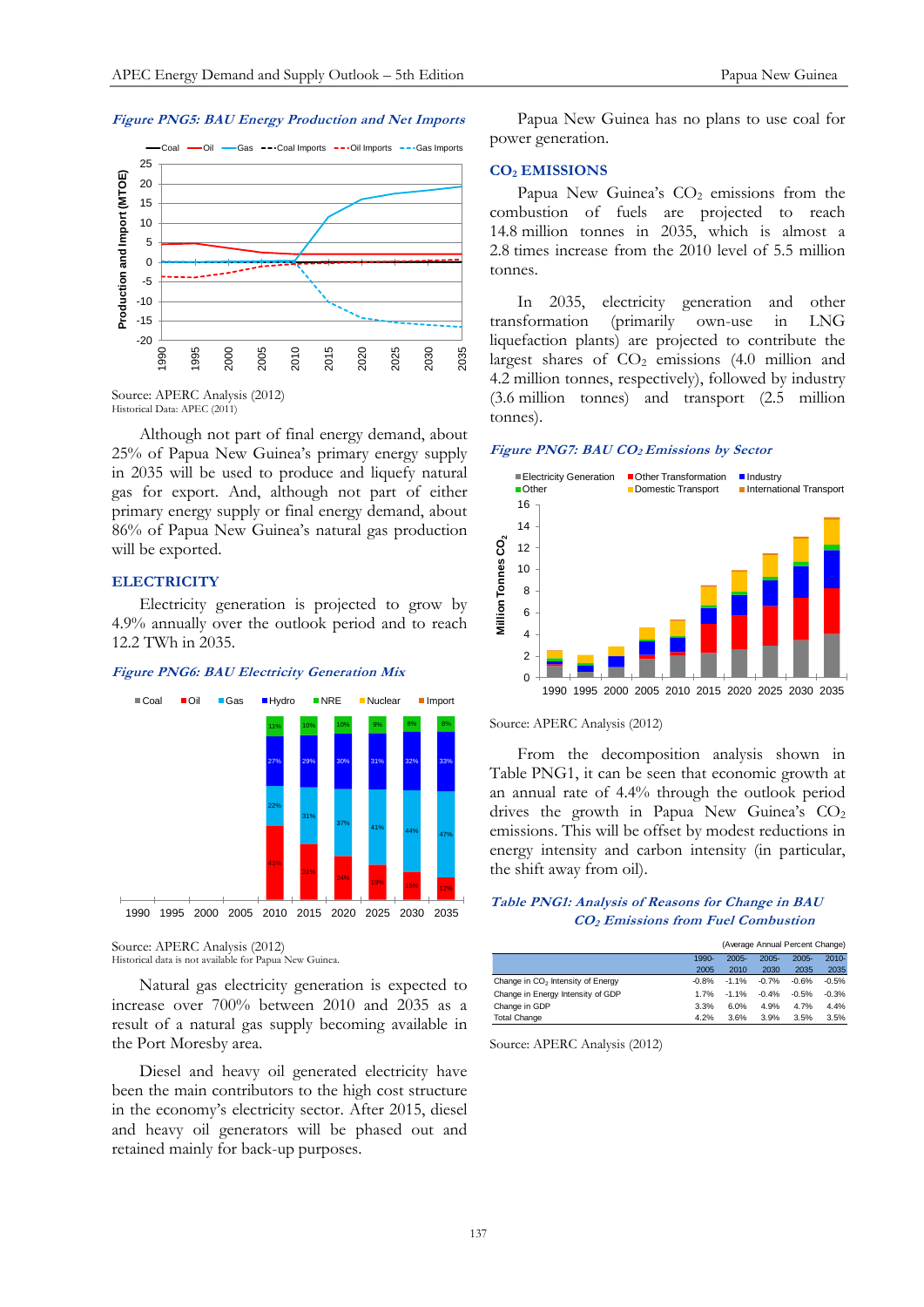# **CHALLENGES AND IMPLICATIONS OF BAU**

Given the success of Papua New Guinea's efforts to attract investment in gas exploration and development, the economy should be able to achieve the significant growth in natural gas production we project throughout the outlook period. Our businessas-usual projection, however, shows Papua New Guinea will become a net oil importer before 2035 unless significant new oil reserves are found.

There is a great potential to replace oil in electricity generation. Papua New Guinea is fortunate to have a diversity of lower-carbon options, including the greater use of geothermal and hydropower resources. The development of these resources will have high upfront investment costs. However, they may well be more economic in the long run, compared to the more readily available option of gasfired electricity generation.

The needs for specialised expertise and considerable financial resources mean Papua New Guinea's development will depend on a transparent, stable, and fair incentive regime for foreign investors.

# **ALTERNATIVE SCENARIOS**

To address the energy security, economic development, and environmental sustainability challenges posed by the business-as-usual (BAU) outcomes, three sets of alternative scenarios were developed for most APEC economies, although only two could be developed for Papua New Guinea.

#### **HIGH GAS SCENARIO**

To understand the impacts higher gas production might have on the energy sector, an alternative 'High Gas Scenario' was developed. The assumptions behind this scenario are discussed in more detail in Volume 1, Chapter 12. The scenario was built around estimates of gas production that might be available at BAU case prices or below if constraints on gas production and trade could be reduced.

The High Gas Scenario production for Papua New Guinea assumed a production increase almost double the BAU levels, as shown in Figure PNG8. Papua Guinea has the potential for increasing production based on resources which are believed to exist, but this will require significant investment in both production and LNG infrastructure. The High Gas Scenario assumes a continuing transparent, stable, and fair incentive regime for foreign investors, which will enable greater investment in gas production for LNG exports to international markets.

The major impact of this scenario would be to enable Papua New Guinea to increase its LNG

exports to other APEC economies, thereby enabling them to replace more coal with natural gas in electricity generation. Papua New Guinea itself uses no coal in electricity generation, even in the BAU scenario, so we assume no change in the generation mix. Hence Figures PNG9 and PNG10 are not shown.

There may be an additional potential for Papua New Guinea to replace some of the remaining oil used in electricity generation with natural gas. However, oil generation may be needed to serve remote communities where natural gas would not be available. Due to data limitations, this option was not examined.

#### **Figure PNG8: High Gas Scenario – Gas Production**



Source: APERC Analysis (2012)

# **ALTERNATIVE URBAN DEVELOPMENT SCENARIOS**

The three alternative urban development scenarios were not examined for Papua New Guinea due to a lack of adequate data. Hence Figures PNG11 to PNG13 are not shown.

#### **VIRTUAL CLEAN CAR RACE**

To understand the impacts of vehicle technology on the energy sector, four alternative vehicle scenarios were developed: 'Hyper Car Transition' (ultra-light conventionally-powered vehicles), 'Electric Vehicle Transition', 'Hydrogen Vehicle Transition', and 'Natural Gas Vehicle Transition'. The assumptions behind these scenarios are discussed in Volume 1, Chapter 5.

Figure PNG14 shows the evolution of the vehicle fleet under BAU and the four 'Virtual Clean Car Race' scenarios. By 2035, the share of alternative vehicles in the fleet reaches around 51% compared to about 1% in the BAU scenario. The share of conventional vehicles in the fleet is thus only about 48%, compared to about 99% in the BAU scenario.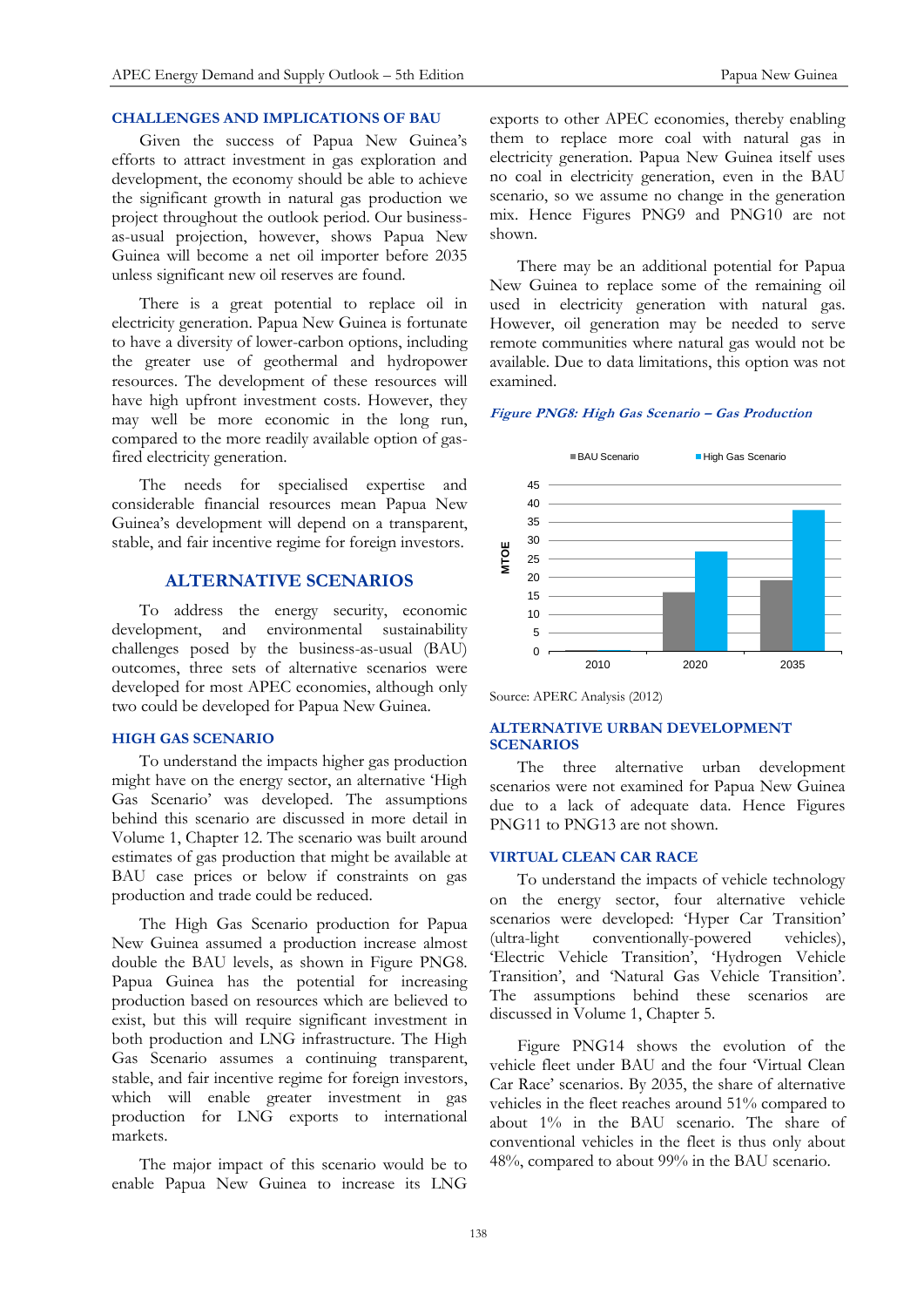



Source: APERC Analysis (2012)

Figure PNG15 shows the change in light vehicle oil consumption under BAU and the four alternative vehicle scenarios. Oil consumption drops by 52% in the Electric Vehicle Transition, Hydrogen Vehicle Transition, and Natural Gas Vehicle Transition scenarios compared to BAU by 2035. The drop is large as these alternative vehicles use no oil. Oil demand in the Hyper Car Transition scenario is also significantly reduced compared to BAU—down 38% by 2035—even though these highly-efficient vehicles still use oil.

**Figure PNG15: Virtual Clean Car Race – Light Vehicle Oil Consumption**



Source: APERC Analysis (2012)

Figure PNG16 shows the change in light vehicle CO<sub>2</sub> emissions under BAU and the four alternative vehicle scenarios. To allow for consistent comparisons, in the Electric Vehicle Transition and Hydrogen Vehicle Transition scenarios, the change in  $CO<sub>2</sub>$  emissions is defined as the change in emissions from electricity and hydrogen generation. The emissions impact of each scenario may differ significantly from its oil consumption impact, since each alternative vehicle type uses a different fuel with a different level of emissions per unit of energy.

In Papua New Guinea, the Hyper Car Transition scenario is the winner in terms of  $CO<sub>2</sub>$  emissions savings, with an emissions reduction of  $38\%$ compared to BAU in 2035. The Electric Vehicle Transition scenario would offer a reduction of 22% in emissions in 2035, larger than in many other

economies due to the assumption none of the additional electricity would be generated from coal. The Hydrogen Vehicle Transition scenario would reduce emissions by 4% and the Natural Gas Vehicle Transition scenario would decrease emissions by 3% compared to BAU in 2035.

## **Figure PNG16: Virtual Clean Car Race – Light Vehicle CO2 Emissions**



Source: APERC Analysis (2012)

#### **REFERENCES**

- APEC (2011), *APEC Energy Statistics 2009*, October 2011, [www.ieej.or.jp/egeda/database/](http://www.ieej.or.jp/egeda/database/)
- DNPM (Department of National Planning and Monitoring, Papua New Guinea) (2010a), *Development Strategic Plan 2010–2030*, [www.treasury.gov.pg/html/publications/files/pu](http://www.treasury.gov.pg/html/publications/files/pub_files/2011/png-development-strategic-plan.2010-2030.pdf) [b\\_files/2011/png-development-strategic](http://www.treasury.gov.pg/html/publications/files/pub_files/2011/png-development-strategic-plan.2010-2030.pdf)[plan.2010-2030.pdf](http://www.treasury.gov.pg/html/publications/files/pub_files/2011/png-development-strategic-plan.2010-2030.pdf)
- –– (2010b), *Medium Term Development Plan 2011–2015*, [www.undp.org.pg/docs/publications/MTDP.pd](http://www.undp.org.pg/docs/publications/MTDP.pdf) [f](http://www.undp.org.pg/docs/publications/MTDP.pdf)
- Encyclopedia of Earth (2008), 'Water profile of Papua New Guinea' website page, [www.eoearth.org/article/Water\\_profile\\_of\\_Papu](http://www.eoearth.org/article/Water_profile_of_Papua_New_Guinea) [a\\_New\\_Guinea](http://www.eoearth.org/article/Water_profile_of_Papua_New_Guinea)
- ExxonMobil (2010), "Papua New Guinea LNG Project Clears Final Conditions to Proceed", 12 March 2010, [www. news.exxonmobil.com/press](http://news.exxonmobil.com/press-release/papua-new-guinea-lng-project-clears-final-conditions-proceed)[release/papua-new-guinea-lng-project-clears](http://news.exxonmobil.com/press-release/papua-new-guinea-lng-project-clears-final-conditions-proceed)[final-conditions-proceed](http://news.exxonmobil.com/press-release/papua-new-guinea-lng-project-clears-final-conditions-proceed)
- GEA (The Geothermal Energy Association) (2010), *Data on PNG*, [www.geo](http://www.geo-energy.org/pdf/reports/gea_international_market_report_final_may_2010.pdf)[energy.org/pdf/reports/gea\\_international\\_marke](http://www.geo-energy.org/pdf/reports/gea_international_market_report_final_may_2010.pdf) [t\\_report\\_final\\_may\\_2010.pdf](http://www.geo-energy.org/pdf/reports/gea_international_market_report_final_may_2010.pdf)